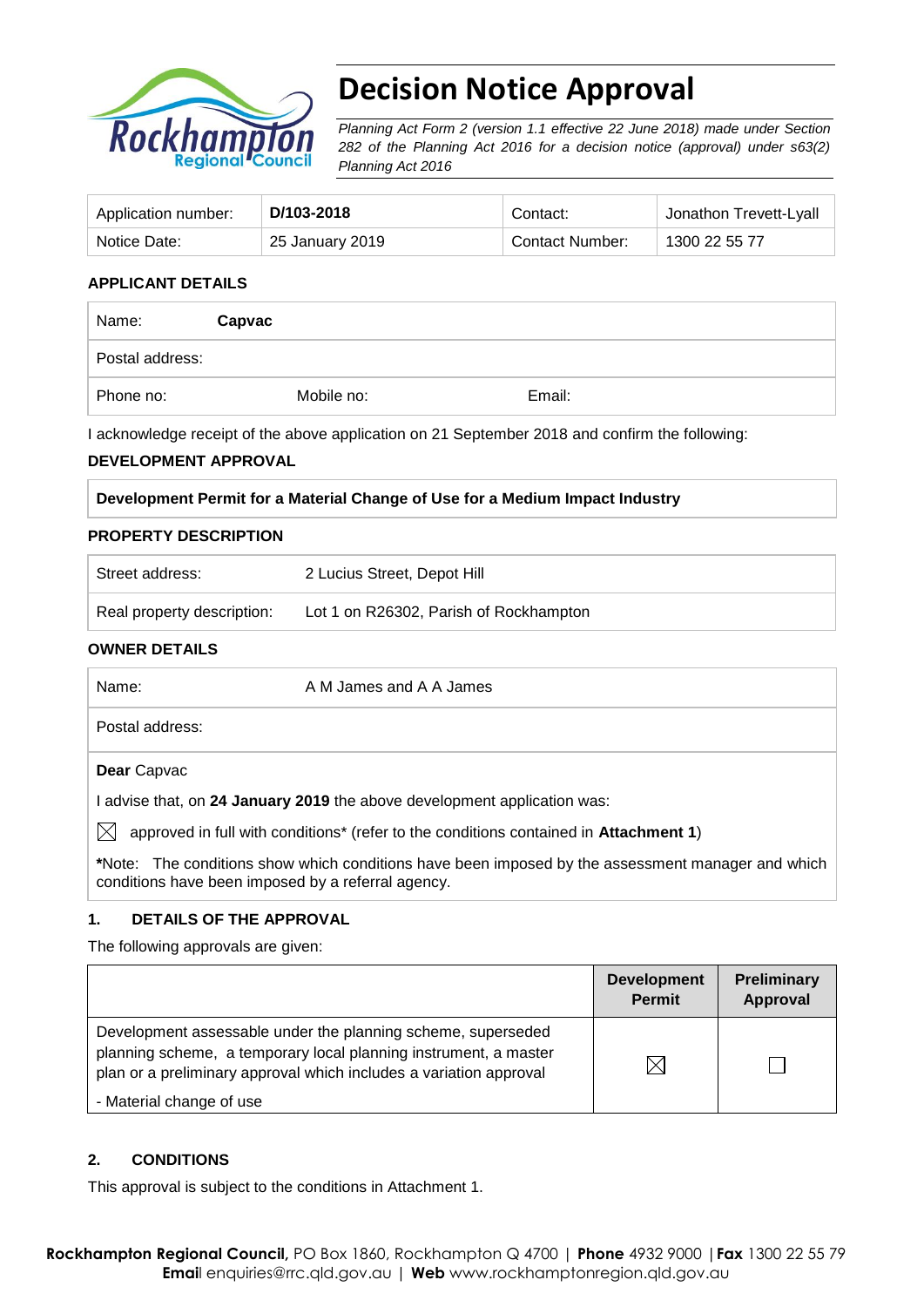### **3. FURTHER DEVELOPMENT PERMITS REQUIRED**

Please be advised that the following development permits are required to be obtained before the development can be carried out:

|                          | Type of development permit required | Subject of the required development permit |  |
|--------------------------|-------------------------------------|--------------------------------------------|--|
| <b>Operational Works</b> |                                     | Site Works                                 |  |
| 4.                       | <b>SUBMISSIONS</b>                  | <b>NIL</b>                                 |  |

## **5. REFERRAL AGENCIES** NIL

## **6. THE APPROVED PLANS**

#### **The approved development must be completed and maintained generally in accordance with the approved drawings and documents:**

| Drawing/report<br>title                | Prepared by            | Date             | Reference number      | Version<br>/Issue |
|----------------------------------------|------------------------|------------------|-----------------------|-------------------|
| Site Plan with<br>Image                | Capricorn Survey Group | 05 May 2018      | 1088-01, Sheet 1 of 2 | 3                 |
| Site Plan                              | Capricorn Survey Group | 05 May 2018      | 1088-02, Sheet 2 of 2 | 3                 |
| Detail Survey of Lot<br>1 on R26302    | Capricorn Survey Group | ٠                | 6646-01-DTL (1/1)     |                   |
| <b>Proposed Final Site</b><br>Contours | Capricorn Survey Group | 07 November 2018 | 1088-3, Sheet 1       |                   |

### **7. CURRENCY PERIOD FOR THE APPROVAL (s.85 of the** *Planning Act***)**

The standard currency periods stated in section 85 of *Planning Act 2016* apply to each aspect of development in this approval, if not stated in the conditions of approval attached.

## **8. STATEMENT OF REASONS**

| <b>Description of the</b><br>development | The proposed development is for Material Change of Use - Medium Impact<br>Industry |                                                                                                                                                                                                                                                                                                                                                           |  |
|------------------------------------------|------------------------------------------------------------------------------------|-----------------------------------------------------------------------------------------------------------------------------------------------------------------------------------------------------------------------------------------------------------------------------------------------------------------------------------------------------------|--|
| <b>Reasons for Decision</b>              | a)                                                                                 | The proposed Medium Impact Industry use will be of a lessor impact<br>than the historical use on the site as an abattoir and is consistent with<br>the intent of the Low Impact Industry Zone.                                                                                                                                                            |  |
|                                          | b)                                                                                 | The increase to the floodplain levels of approximately 0.45mm will<br>create minimal risk to property, people and public safety during a flood<br>level event.                                                                                                                                                                                            |  |
|                                          | C)                                                                                 | The proposed use does not compromise the strategic framework in the<br>Rockhampton Region Planning Scheme 2015;                                                                                                                                                                                                                                           |  |
|                                          | d)                                                                                 | Assessment of the development against the relevant zone purpose,<br>planning scheme codes and planning scheme policies demonstrates<br>that the proposed development will not cause significant adverse<br>impacts on the surrounding natural environment, built environment and<br>infrastructure, community facilities, or local character and amenity; |  |
|                                          | e)                                                                                 | The proposed development does not compromise the relevant State<br>Planning Policy; and                                                                                                                                                                                                                                                                   |  |
|                                          | f)                                                                                 | On balance, the application should be approved because<br>the                                                                                                                                                                                                                                                                                             |  |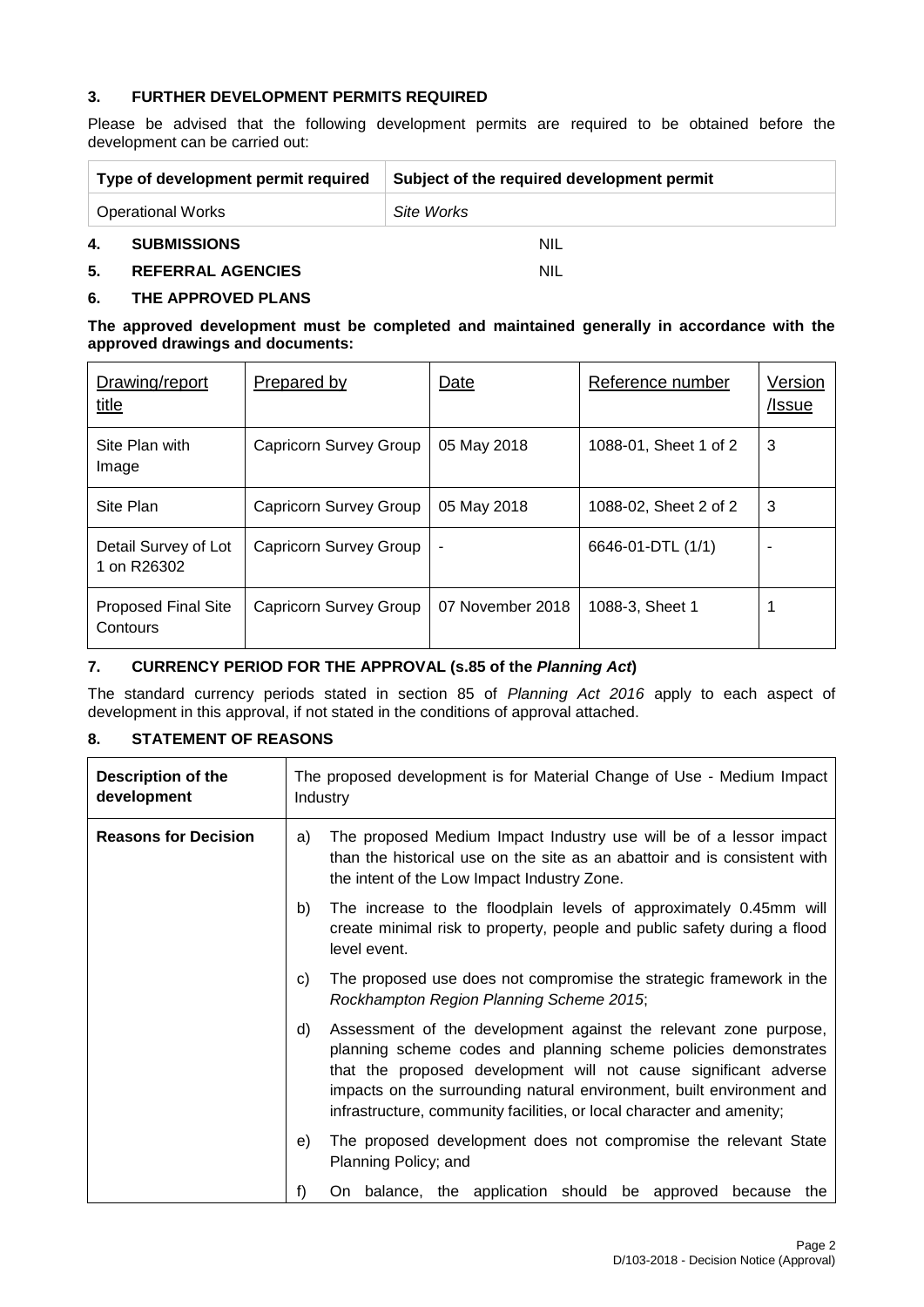|                                                    | circumstances favour Council exercising its discretion to approve the<br>application even though the development does not comply with an<br>aspect of the assessment benchmarks.                                                                                                                                                                                       |                                                                             |  |
|----------------------------------------------------|------------------------------------------------------------------------------------------------------------------------------------------------------------------------------------------------------------------------------------------------------------------------------------------------------------------------------------------------------------------------|-----------------------------------------------------------------------------|--|
| Assessment<br><b>Benchmarks</b>                    | The proposed development was assessed against the following<br>assessment benchmarks:<br>Low Impact Industry Zone Code;<br>Access, Parking and Transport Code;<br>$\bullet$<br>Landscape Code;<br>$\bullet$<br>Stormwater Management Code;<br>$\bullet$<br>Waste Management Code;<br>$\bullet$<br>Water and Sewer Code; and<br>$\bullet$<br>Flood Hazard Overlay Code. |                                                                             |  |
| <b>Compliance with</b><br>assessment<br>benchmarks | The development was assessed against all of the assessment benchmarks<br>listed above and complies with all of these with the exceptions listed below.                                                                                                                                                                                                                 |                                                                             |  |
|                                                    | <b>Assessment</b><br><b>Benchmark</b>                                                                                                                                                                                                                                                                                                                                  | Reasons for the<br>approval<br>despite<br>non-<br>compliance with benchmark |  |
|                                                    | The proposed fill will have minimal impact on the<br>Impact<br>Industry<br>Low<br>Zone Code<br>surrounding area during a flood level event.<br>Flood Hazard Overlay<br>The proposal will not increase the risk to property,<br>Code<br>people and public safety during a flood level<br>event.                                                                         |                                                                             |  |
|                                                    |                                                                                                                                                                                                                                                                                                                                                                        |                                                                             |  |
| <b>Matters raised in</b><br>submissions            | There were no properly made submissions received during the public<br>notification period.                                                                                                                                                                                                                                                                             |                                                                             |  |
| <b>Matters prescribed by</b><br>regulation         | The State Planning Policy - Part E;<br>The Central Queensland Regional Plan;<br>The Rockhampton Region Planning Scheme 2015.<br>The common material, being the material submitted with the<br>application.                                                                                                                                                             |                                                                             |  |

## **9. APPEAL RIGHTS**

The rights of an applicant to appeal to a tribunal or the Planning and Environment Court against a decision about a development application are set out in chapter 6, part 1 of the *Planning Act 2016*. There may also be a right to make an application for a declaration by a tribunal (see chapter 6, part 2 of the *Planning Act 2016).*

### *Appeal by an applicant*

An applicant for a development application may appeal to the Planning and Environment Court against the following:

- the refusal of all or part of the development application
- a provision of the development approval
- the decision to give a preliminary approval when a development permit was applied for
- a deemed refusal of the development application.

An applicant may also have a right to appeal to the Development tribunal. For more information, see schedule 1 of the *Planning Act 2016*.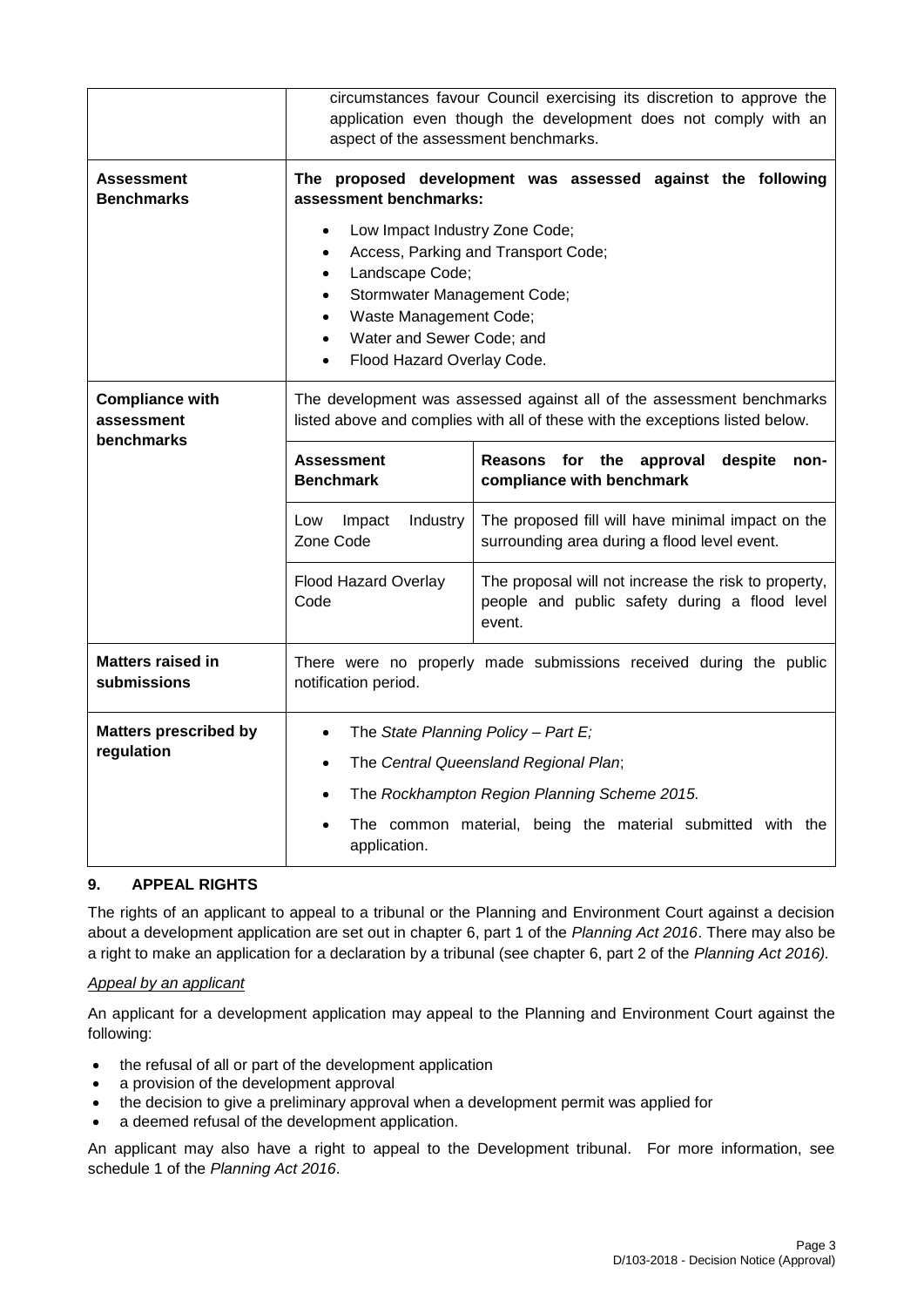The timeframes for starting an appeal in the Planning and Environment Court are set out in section 229 of the *Planning Act 2016*.

**Attachment 2** is an extract from the *Planning Act 2016* that sets out the applicant's appeal rights and the appeal rights of a submitter.

### **10. WHEN THE DEVELOPMENT APPROVAL TAKES EFFECT**

This development approval takes effect:

- From the time the decision notice is given – if there is no submitter and the applicant does not appeal the decision to the court.

Or

- When the submitter's appeal period ends – if there is a submitter and the applicant does not appeal the decision to the court.

Or

Subject to the decision of the court, when the appeal is finally decided  $-$  if an appeal is made to the court.

### **11. ASSESSMENT MANAGER**

| Tarnya Fitzgibbon<br>Name:<br><b>COORDINATOR</b><br>DEVELOPMENT ASSESSMENT | Signature: | Date: | 25 January 2019 |
|----------------------------------------------------------------------------|------------|-------|-----------------|
|----------------------------------------------------------------------------|------------|-------|-----------------|

#### **Attachment 1 – Conditions of the approval**

*Part 1* **–** *Conditions imposed by the assessment manager [Note: where a condition is imposed about infrastructure under Chapter 4 of the Planning Act 2016, the relevant provision of the Act under which this condition was imposed must be specified.]*

#### **Attachment 2—Extract on appeal rights**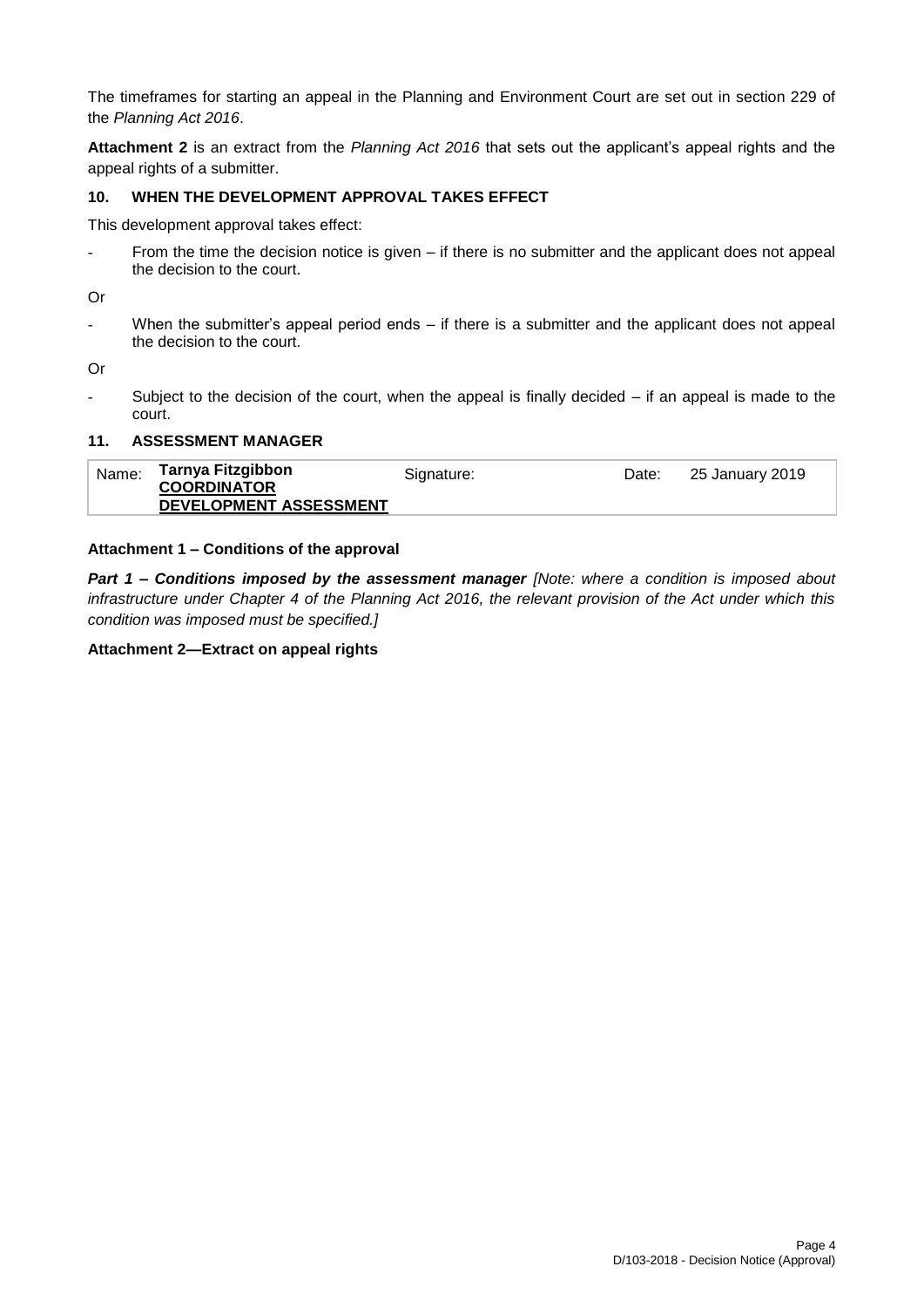

## **Attachment 1 – Part 1 Rockhampton Regional Council Conditions**

*Planning Act 2016*

- 1.0 ADMINISTRATION
- 1.1 The Developer and his employee, agent, contractor or invitee is responsible for ensuring compliance with the conditions of this development approval.
- 1.2 Where these Conditions refer to "Council" in relation to requiring Council to approve or to be satisfied as to any matter, or conferring on the Council a function, power or discretion, that role may be fulfilled in whole or in part by a delegate appointed for that purpose by the Council.
- 1.3 All conditions, works, or requirements of this development approval must be undertaken, completed, and be accompanied by an Approval for any operational works required by this development approval:
	- 1.3.1 to Council's satisfaction;
	- 1.3.2 at no cost to Council; and
	- 1.3.3 prior to the commencement of the use,

unless otherwise stated.

- 1.4 Infrastructure requirements of this development approval must be contributed to the relevant authorities, where applicable, at no cost to Council, prior to the commencement of the use, unless otherwise stated.
- 1.5 The following further Development Permits must be obtained prior to the commencement of any works associated with their purposes:
	- 1.5.1 Operational Works:
		- (i) Site Works.
- 1.6 All Development Permits for Operational Works and Plumbing and Drainage Works must be obtained prior to the issue of a Development Permit for Building Works.
- 1.7 All works must be designed, constructed and maintained in accordance with the relevant Council policies, guidelines and standards, unless otherwise stated.
- 1.8 All engineering drawings/specifications, design and construction works must be in accordance with the requirements of the relevant *Australian Standards* and must be approved, supervised and certified by a Registered Professional Engineer of Queensland.

## 2.0 APPROVED PLANS AND DOCUMENTS

2.1 The approved development must be completed and maintained generally in accordance with the approved plans and documents, except where amended by any condition of this development approval: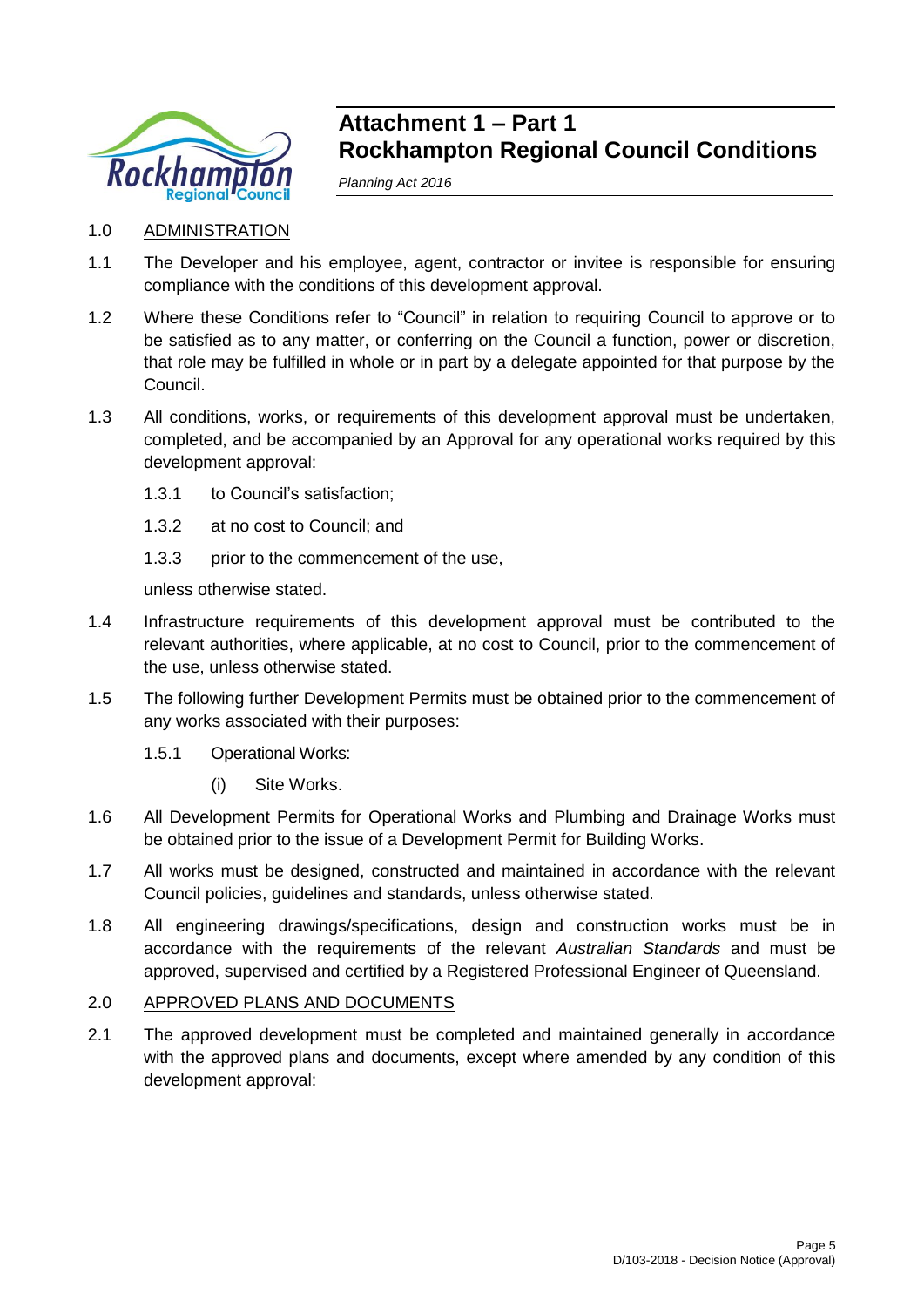| Drawing/report<br>title                       | Prepared by                      | Date                | Reference number         | Version<br>/Issue        |
|-----------------------------------------------|----------------------------------|---------------------|--------------------------|--------------------------|
| Site Plan with<br>Image                       | Capricorn<br><b>Survey Group</b> | 05 May 2018         | 1088-01, Sheet 1 of<br>2 | 3                        |
| Site Plan                                     | Capricorn<br><b>Survey Group</b> | 05 May 2018         | 1088-02, Sheet 2 of<br>2 | 3                        |
| Detail Survey of<br>Lot 1 on R26302           | Capricorn<br><b>Survey Group</b> |                     | 6646-01-DTL (1/1)        | $\overline{\phantom{0}}$ |
| <b>Proposed Final</b><br><b>Site Contours</b> | Capricorn<br><b>Survey Group</b> | 07 November<br>2018 | 1088-3, Sheet 1          |                          |

- 2.2 Where there is any conflict between the conditions of this development approval and the details shown on the approved plans and documents, the conditions of this development approval must prevail.
- 2.3 Where conditions require the above plans or documents to be amended, the revised document(s) must be submitted for approval by Council prior to the submission of an application for a Development Permit for Operational Works.

## 3.0 ACCESS AND PARKING WORKS

3.1 An approval must be obtained for the temporary road closure on Lucius Street for the section of the existing parking area.

## 4.0 ROOF AND ALLOTMENT DRAINAGE WORKS

4.1 All roof and allotment runoff from the development must be directed to a lawful point of discharge and must not restrict, impair or change the natural flow of runoff water or cause a nuisance to surrounding land or infrastructure.

## 5.0 SITE WORKS

- 5.1 A Development Permit for Operational Works (site works) must be obtained prior to the commencement of any works on the development site.
- 5.2 Any application for a Development Permit for Operational Works (site works) must be accompanied by a preliminary site investigation into acid sulfate soils. If preliminary testing indicates that acid sulfate soils are present in the areas to be excavated or filled, a more detailed acid sulfate soil investigation must be completed, and an appropriate management plan submitted to Council as part of any application for a Development Permit for Operational Works (site works). The detailed investigation and associated management plan must be carried out in accordance with the *Queensland Acid Sulfate Soil Technical Manual* and *State Planning Policy*.
- 5.3 Site works must be constructed such that they do not, at any time, in any way restrict, impair or change the natural flow of runoff water, or cause a nuisance or worsening to surrounding land or infrastructure.
- 5.4 Earthworks must be undertaken to reduce the existing fill heights to below RL 6.25m AHD as shown on Drawing No. 1088-3, Sheet 1, dated 7 November 2018 (refer to condition 2.1), and that this work must be commenced within 4 months of the date of this approval.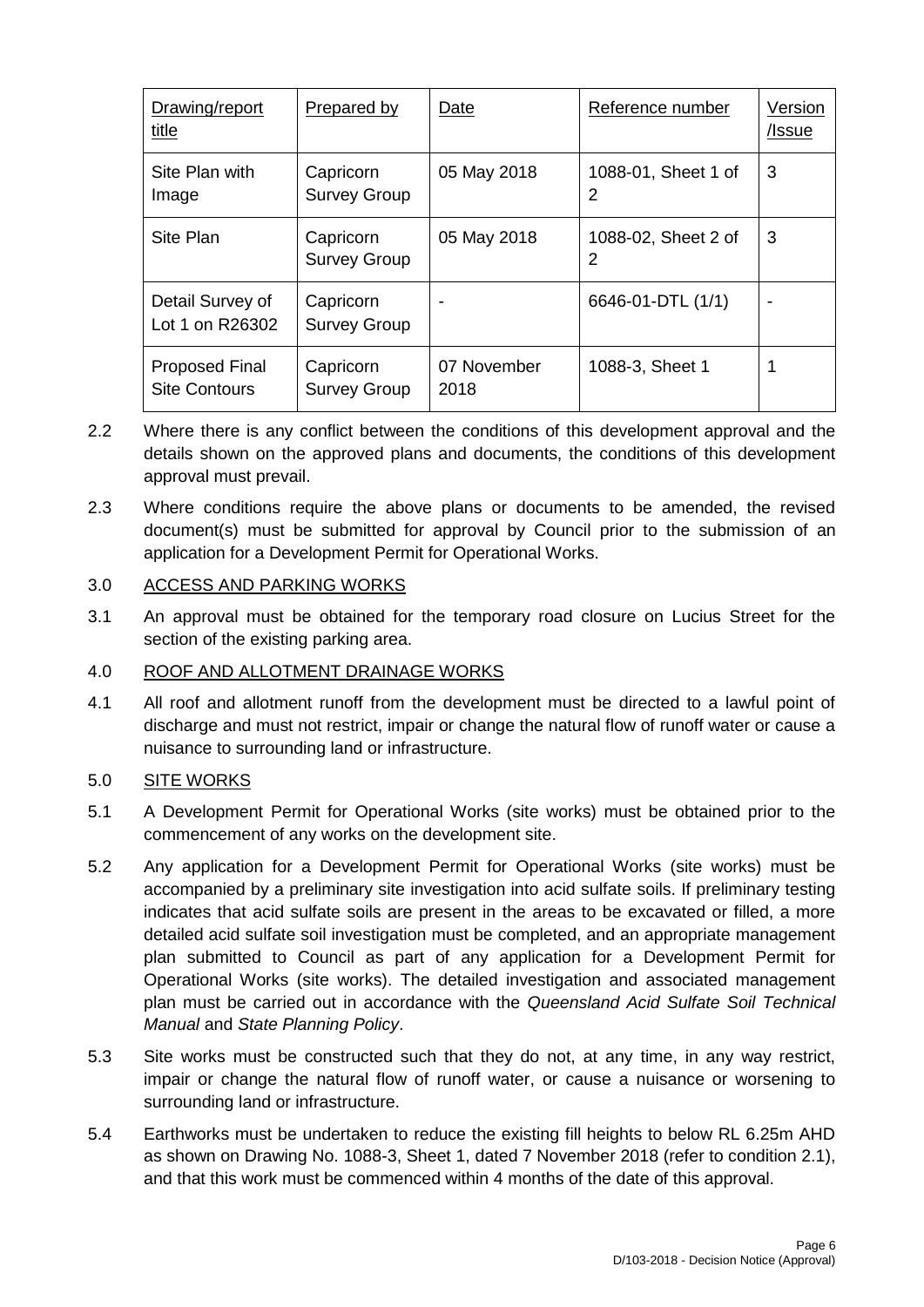- 5.5 After the reduction of the fill height, a one (1) metre by one (1) metre concrete slab must be established with its top surface at RL 6.25m AHD to provide an onsite observable record of the maximum permitted fill height on the subject lot. The concrete slab must be established at the north-western end of the RL 6.25m AHD contour Level and must be designed to be able to maintain its integrity and height following a flood event.
- 5.6 The final height and location of the one (1) metre by one (1) metre concrete slab must be certified by an Authorised Surveyor and submitted to Council within 6 months of the date of this approval.
- 5.7 Any ongoing earthworks must not exceed the surface heights and extents shown by the Proposed Final Site Contours on Drawing No. 1088-3, Sheet 1, dated 7 November 2018 (refer to condition 2.1). No contaminated soil (acid sulphate) is permitted.

## 6.0 ASSET MANAGEMENT

- 6.1 Any alteration necessary to electricity, telephone, water mains, sewerage mains, and/or public utility installations resulting from the development or in connection with the development, must be undertaken and completed at no cost to Council.
- 6.2 Any damage to existing stormwater, water supply and sewerage infrastructure, kerb and channel, pathway or roadway (including removal of concrete slurry from public land and Council infrastructure), that occurs while any works are being carried out in association with this development approval must be repaired at full cost to the developer. This includes the reinstatement of any existing traffic signs or pavement markings that may have been removed or damaged.
- 6.3 'As Constructed' information pertaining to assets to be handed over to Council and those which may have an impact on Council's existing and future assets must be provided prior to the commencement of the use. This information must be provided in accordance with the *Asset Design and As Constructed Manual (ADAC).*

## 7.0 ENVIRONMENTAL HEALTH

- 7.1 Any lighting devices associated with the development, such as sensory lighting, must be positioned on the development site and shielded so as not to cause glare or other nuisance to nearby residents and motorists. Night lighting must be designed, constructed and operated in accordance with *Australian Standard AS4282 "Control of the obtrusive effects of outdoor lighting"*.
- 7.2 Noise emitted from the activity must not cause an environmental nuisance.
- 7.3 Operations on the site must have no significant impact on the amenity of adjoining premises or the surrounding area due to the emission of light, noise, odour or dust.
- 7.4 When requested by Council, nuisance monitoring must be undertaken and recorded within three (3) months, to investigate any genuine complaint of nuisance caused by noise, light or dust. An analysis of the monitoring data and a report, including nuisance mitigation measures, must be provided to Council within fourteen (14) days of the completion of the investigation.
- 7.5 No contaminants are permitted to be released to land or water, including soil, silt, oils, detergents, et cetera. Any wash-down areas used for the maintenance or cleaning of equipment (including vehicles) must be appropriately bunded and drained to the sewer network in accordance with a trade waste permit.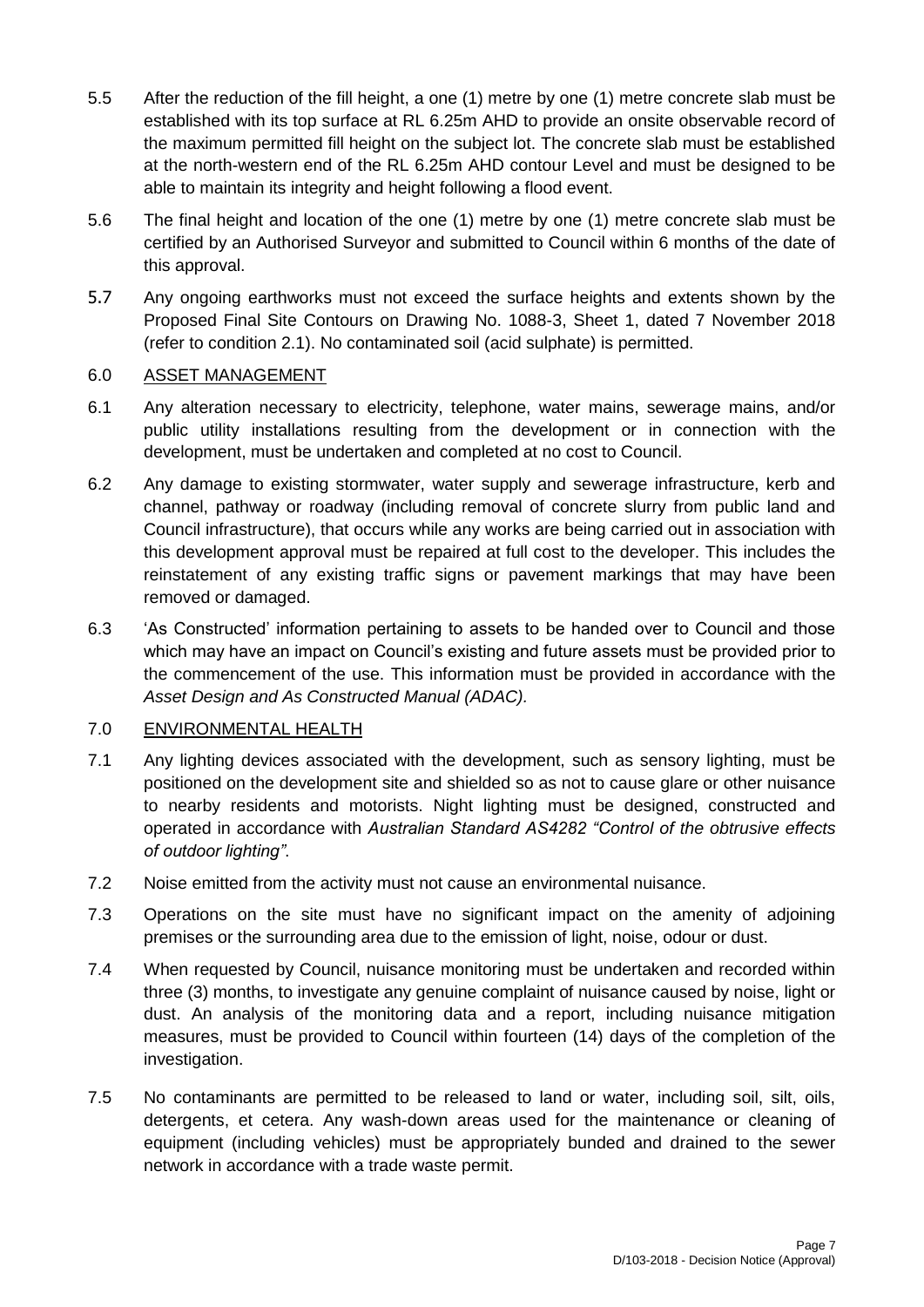- 7.6 Regulated waste and any other contaminated waste must not be released to the environment, stored, transferred or disposed of in such a manner that it will or may cause environmental harm or nuisance. This includes any waste being burnt or incinerated at the premises.
- 7.7 Where regulated waste is removed from the premises, records must be maintained for a period of five (5) years, and include the following:
	- 7.7.1 the date, quantity and type of waste removed;
	- 7.7.2 a copy of any licensed waste transport vehicle dockets;
	- 7.7.3 the name of the licensed regulated waste removalist and/or disposal operator; and
	- 7.7.4 the intended treatment and/or disposal destination of the waste.

These records must be available for inspection by Council when requested.

## 8.0 OPERATING PROCEDURES

- 8.1 All waste storage areas must be:
	- 8.1.1 kept in a clean and tidy condition; and
	- 8.1.2 maintained in accordance with *Environmental Protection Regulation 2008*.

## ADVISORY NOTES

## NOTE 1. Aboriginal Cultural Heritage

It is advised that under section 23 of the *Aboriginal Cultural Heritage Act 2003*, a person who carries out an activity must take all reasonable and practicable measures to ensure the activity does not harm Aboriginal cultural heritage (the "cultural heritage duty of care"). Maximum penalties for breaching the duty of care are listed in the Aboriginal cultural heritage legislation. The information on Aboriginal cultural heritage is available on the Department of Aboriginal and Torres Strait Islander and Partnerships website [www.datsip.qld.gov.au.](http://www.datsip.qld.gov.au/)

## NOTE 2. General Environmental Duty

General environmental duty under the *Environmental Protection Act 1994* prohibits unlawful environmental nuisance caused by noise, aerosols, particles, dust, ash, fumes, light, odour or smoke beyond the boundaries of the development site during all stages of the development including earthworks, construction and operation.

## NOTE 3. General Safety Of Public During Construction

The *Work Health and Safety Act 2011* and *Manual of Uniform Traffic Control Devices* must be complied with in carrying out any construction works, and to ensure safe traffic control and safe public access in respect of works being constructed on a road.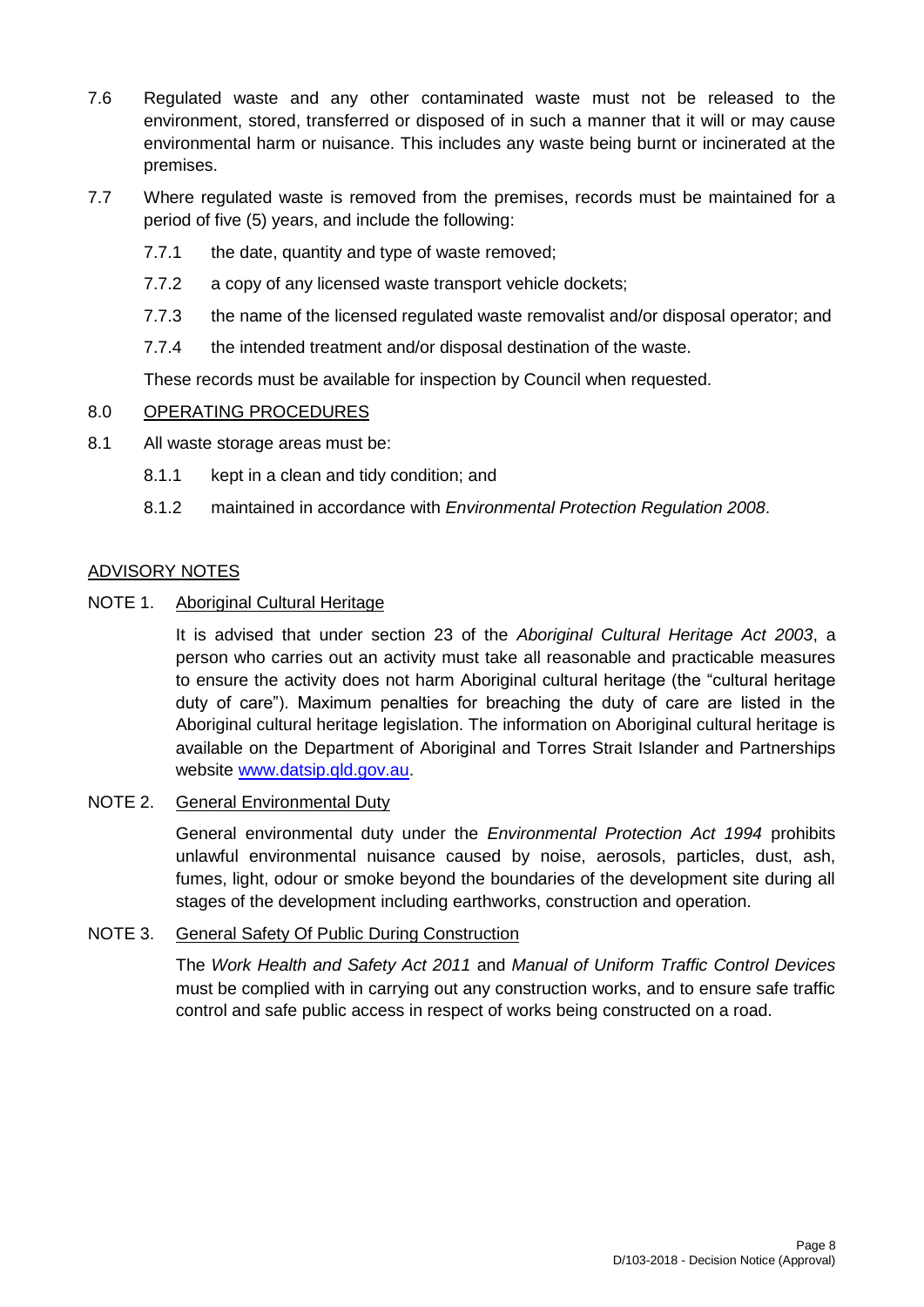

## **Attachment 2 - Appeal Rights**

*PLANNING ACT 2016*

The following is an extract from the *Planning Act 2016 (Chapter 6)*

#### *Appeal rights*

### *229 Appeals to tribunal or P&E Court*

- (1) Schedule 1 states—
	- (a) matters that may be appealed to— (i)either a tribunal or the P&E Court; or (ii)only a tribunal; or
	- (iii)only the P&E Court; and (b) the person—
		- (i)who may appeal a matter (the **appellant**); and (ii)who is a respondent in an appeal of the matter; and (iii)who is a co-respondent in an appeal of the matter; and
		- (iv)who may elect to be a co-respondent in an appeal of the matter.
- (2) An appellant may start an appeal within the appeal period.
- (3) The **appeal period** is—
	- (a) for an appeal by a building advisory agency—10 business days after a decision notice for the decision is given to the agency or
	- (b) for an appeal against a deemed refusal—at any time after the deemed refusal happens; or
	- (c) for an appeal against a decision of the Minister, under chapter 7, part 4, to register premises or to renew the registration of premises—20 business days after a notice is published under section 269(3)(a) or (4); or
	- (d) for an appeal against an infrastructure charges notice— 20 business days after the infrastructure charges notice is given to the person; or
	- (e) for an appeal about a deemed approval of a development application for which a decision notice has not been given—30 business days after the applicant gives the deemed approval notice to the assessment manager; or
	- (f) for any other appeal—20 business days after a notice of the decision for the matter, including an enforcement notice, is given to the person.

#### Note—

See the P&E Court Act for the court's power to extend the appeal period.

- (4) Each respondent and co-respondent for an appeal may be heard in the appeal.
- (5) If an appeal is only about a referral agency's response, the assessment manager may apply to the tribunal or P&E Court to withdraw from the appeal.
- (6) To remove any doubt, it is declared that an appeal against an infrastructure charges notice must not be about—
	- (a) the adopted charge itself; or
	- (b) for a decision about an offset or refund—
		- (i) the establishment cost of trunk infrastructure identified in a LGIP; or
		- (ii) the cost of infrastructure decided using the method
	- included in the local government's charges resolution.

## **230 Notice of appeal**

- (1) An appellant starts an appeal by lodging, with the registrar of the tribunal or P&E Court, a notice of appeal that—
	- (a) is in the approved form; and
	- (b) succinctly states the grounds of the appeal.
- (2) The notice of appeal must be accompanied by the required fee.
- (3) The appellant or, for an appeal to a tribunal, the registrar must, within the service period, give a copy of the notice of appeal to—
- (a) the respondent for the appeal; and
- (b) each co-respondent for the appeal; and
- (c) for an appeal about a development application under schedule 1, table 1, item 1—each principal submitter for the development application; and
- (d) for an appeal about a change application under schedule 1, table 1, item 2—each principal submitter for the change application; and
- (e) each person who may elect to become a co-respondent for the appeal, other than an eligible submitter who is not a principal submitter in an appeal under paragraph (c) or (d); and
- (f) for an appeal to the P&E Court—the chief executive; and
- (g) for an appeal to a tribunal under another Act—any other person who the registrar considers appropriate.
- (4) The **service period** is—
	- (a) if a submitter or advice agency started the appeal in the P&E Court—2 business days after the appeal is started; or
	- (b) otherwise—10 business days after the appeal is started.
- (5) A notice of appeal given to a person who may elect to be a co-respondent must state the effect of subsection
- (6) A person elects to be a co-respondent by filing a notice of election, in the approved form, within 10 business days after the notice of appeal is given to the person*.*
- **231 Other appeals**
- (1) Subject to this chapter, schedule 1 and the P&E Court Act, unless the Supreme Court decides a decision or other matter under this Act is affected by jurisdictional error, the decision or matter is non-appealable.
- (2) The Judicial Review Act 1991, part 5 applies to the decision or matter to the extent it is affected by jurisdictional error.
- (3) A person who, but for subsection (1) could have made an application under the Judicial Review Act 1991 in relation to the decision or matter, may apply under part 4 of that Act for a statement of reasons in relation to the decision or matter.
- (4) In this section— **decision** includes—
	- (a) conduct engaged in for the purpose of making a decision; and
	- (b) other conduct that relates to the making of a decision; and
	- (c) the making of a decision or the failure to make a decision; and
	- (d) a purported decision; and
	- (e) a deemed refusal.

**non-appealable**, for a decision or matter, means the decision or matter—

- (a) is final and conclusive; and
- (b) may not be challenged, appealed against, reviewed, quashed, set aside or called into question in any other way under the Judicial Review Act 1991 or otherwise, whether by the Supreme Court, another court, a tribunal or another entity; and
- (c) is not subject to any declaratory, injunctive or other order of the Supreme Court, another court, a tribunal or another entity on any ground.

#### **232 Rules of the P&E Court**

- (1) A person who is appealing to the P&E Court must comply with the rules of the court that apply to the appeal.
- (2) However, the P&E Court may hear and decide an appeal even if the person has not complied with rules of the P&E Court.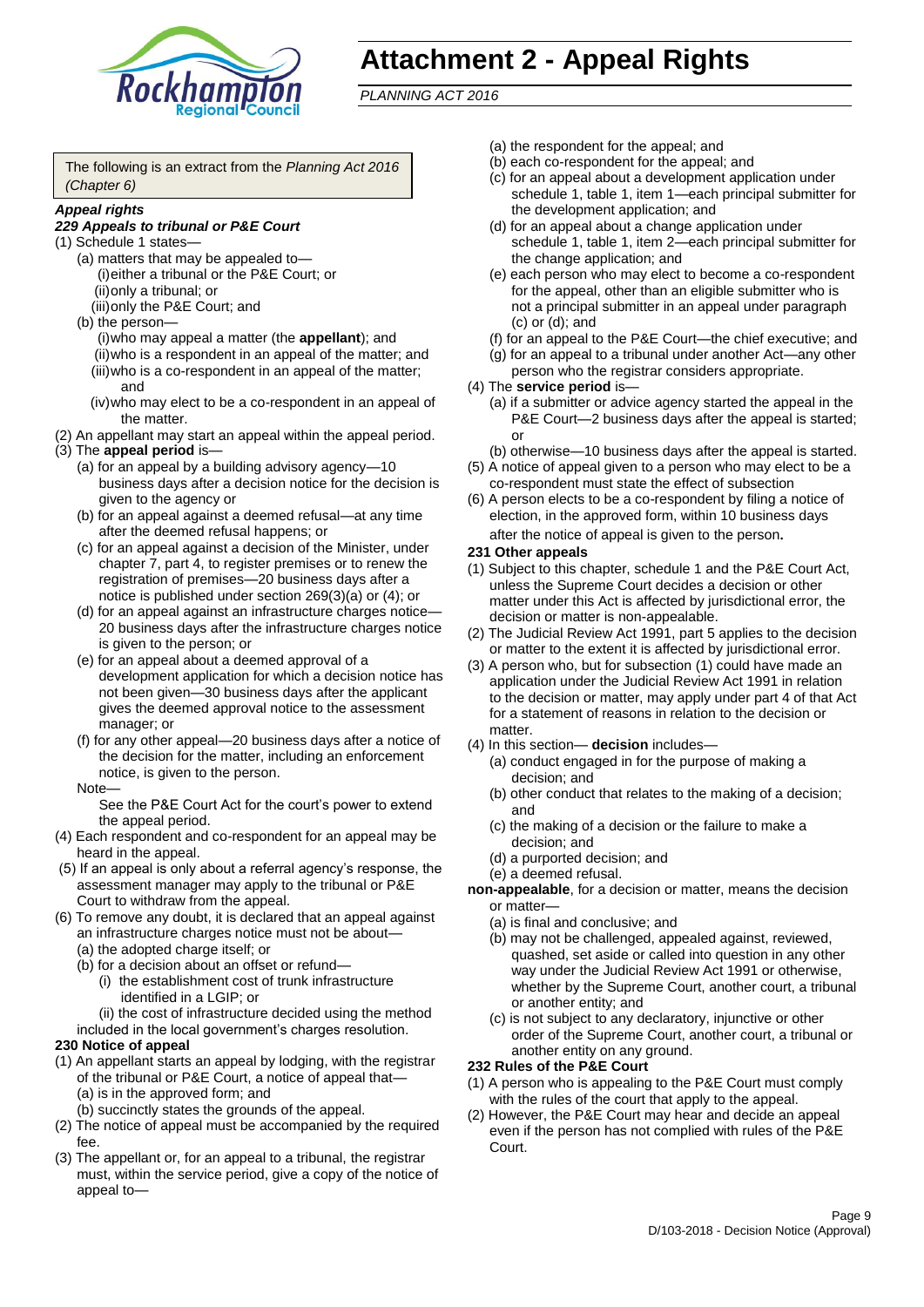

## **Appeal Rights**

*PLANNING ACT 2016*

## **Schedule 1**

#### **Appeals section 229 1 Appeal rights and parties to appeals**

- (1) Table 1 states the matters that may be appealed to—(a) the P&E court; or (b) a tribunal.
- (2) However, table 1 applies to a tribunal only if the matter involves—
	- (a) the refusal, or deemed refusal of a development application, for—
	- (i) a material change of use for a classified building; or
	- (ii) operational work associated with building work, a retaining wall, or a tennis court; or
	- (b) a provision of a development approval for—
	- (i) a material change of use for a classified building; or
- (ii) operational work associated with building work, a retaining wall, or a tennis court; or
	- (c) if a development permit was applied for—the decision to give a preliminary approval for—
		- (i) a material change of use for a classified building; or
	- (ii) operational work associated with building work, a retaining wall, or a tennis court; or
	- (d) a development condition if—
		- (i) the development approval is only for a material change of use that involves the use of a building classified under the Building Code as a class 2 building; and
		- (ii) the building is, or is proposed to be, not more than 3 storeys; and
		- (iii) the proposed development is for not more than 60 sole-occupancy units; or
	- (e) a decision for, or a deemed refusal of, an extension application for a development approval that is only for a material change of use of a classified building; or
	- (f) a decision for, or a deemed refusal of, a change application for a development approval that is only for a material change of use of a classified building; or
	- (g) a matter under this Act, to the extent the matter relates to—
		- (i) the Building Act, other than a matter under that Act that may or must be decided by the Queensland Building and Construction Commission; or
		- (ii) the Plumbing and Drainage Act, part 4 or 5; or
	- (h) a decision to give an enforcement notice in relation to a matter under paragraphs (a) to (g); or
	- (i) a decision to give an infrastructure charges notice; or
	- (j) the refusal, or deemed refusal, of a conversion application; or
	- (k) a matter that, under another Act, may be appealed to the tribunal; or
	- (l) a matter prescribed by regulation.
- (3) Also, table 1 does not apply to a tribunal if the matter

involves—

- (a) for a matter in subsection  $(2)(a)$  to  $(d)$ 
	- (i) a development approval for which the development application required impact assessment; and
	- (ii) a development approval in relation to which the assessment manager received a properly made submission for the development application; or
- (b) a provision of a development approval about the identification or inclusion, under a variation approval, of a matter for the development.
- (4) Table 2 states the matters that may be appealed only to the P&E Court.
- (5) Table 3 states the matters that may be appealed only to the tribunal.
- (6) In each table—
	- (a) column 1 states the appellant in the appeal; and
	- (b) column 2 states the respondent in the appeal; and
	- (c) column 3 states the co-respondent (if any) in the appeal; and
	- (d) column 4 states the co-respondents by election (if any) in the appeal.
- (7) If the chief executive receives a notice of appeal under section 230(3)(f), the chief executive may elect to be a corespondent in the appeal.

| Table 1<br>Appeals to the P&E Court and, for certain matters, to a tribunal                                                                         |                                                                                                                                                                                                                            |                                         |                                                       |  |  |
|-----------------------------------------------------------------------------------------------------------------------------------------------------|----------------------------------------------------------------------------------------------------------------------------------------------------------------------------------------------------------------------------|-----------------------------------------|-------------------------------------------------------|--|--|
| 1. Development applications<br>An appeal may be made against-<br>(c) a provision of the development approval; or                                    | (a) the refusal of all or part of the development application; or<br>(b) the deemed refusal of the development application; or<br>(d) if a development permit was applied for-the decision to give a preliminary approval. |                                         |                                                       |  |  |
| Column 3<br>Column 1<br>Column 2<br>Column 4<br>Co-respondent by election<br>Appellant<br>Respondent<br>Co-respondent<br>(if any)<br>$($ if any $)$ |                                                                                                                                                                                                                            |                                         |                                                       |  |  |
| The applicant                                                                                                                                       | The assessment<br>manager                                                                                                                                                                                                  | If the appeal is about<br>a concurrence | 1 A concurrence agency that is<br>not a co-respondent |  |  |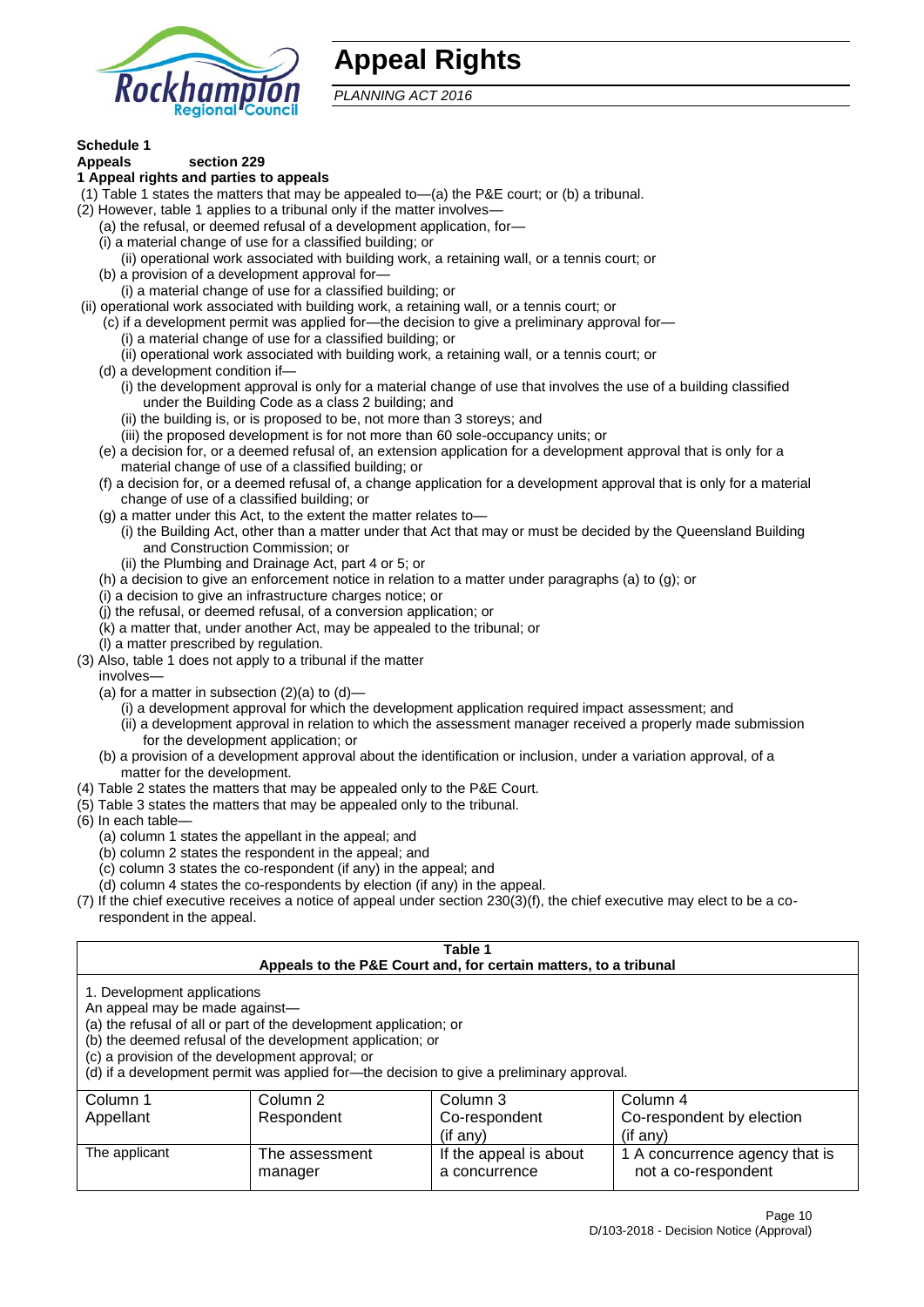| Table 1<br>Appeals to the P&E Court and, for certain matters, to a tribunal                                                                                                                                        |                                   |                                                                 |                                                                                                                                                                                                                                                                                                                                                 |  |
|--------------------------------------------------------------------------------------------------------------------------------------------------------------------------------------------------------------------|-----------------------------------|-----------------------------------------------------------------|-------------------------------------------------------------------------------------------------------------------------------------------------------------------------------------------------------------------------------------------------------------------------------------------------------------------------------------------------|--|
|                                                                                                                                                                                                                    |                                   | agency's referral<br>response-the<br>concurrence agency         | 2 If a chosen Assessment<br>manager is the respondent-<br>the prescribed assessment<br>manager<br>3 Any eligible advice agency for<br>the application<br>4 Any eligible submitter for the<br>application                                                                                                                                        |  |
| 2. Change applications<br>An appeal may be made against-<br>(b) a deemed refusal of a change application.                                                                                                          |                                   |                                                                 | (a) a responsible entity's decision for a change application, other than a decision made by the P&E court; or                                                                                                                                                                                                                                   |  |
| Column 1<br>Appellant                                                                                                                                                                                              | Column <sub>2</sub><br>Respondent | Column 3<br>Co-respondent<br>(if any)                           | Column 4<br>Co-respondent by election<br>(if any)                                                                                                                                                                                                                                                                                               |  |
| 1 The applicant<br>2 If the responsible<br>entity is the<br>assessment<br>manager-an<br>affected entity that<br>gave a pre-request<br>notice or response<br>notice                                                 | The responsible<br>entity         | If an affected entity<br>starts the appeal-the<br>applicant     | 1 A concurrence agency for the<br>development application<br>2 If a chosen assessment<br>manager is the respondent-<br>the prescribed assessment<br>manager<br>3 A private certifier for the<br>development application<br>4 Any eligible advice agency for<br>the change application<br>5 Any eligible submitter for the<br>change application |  |
| 3. Extension applications<br>An appeal may be made against-<br>(a) the assessment manager's decision about an extension application; or<br>(b) a deemed refusal of an extension application.                       |                                   |                                                                 |                                                                                                                                                                                                                                                                                                                                                 |  |
| Column 1<br>Appellant                                                                                                                                                                                              | Column <sub>2</sub><br>Respondent | Column 3<br>Co-respondent<br>(if any)                           | Column 4<br>Co-respondent by election<br>(if any)                                                                                                                                                                                                                                                                                               |  |
| 1 The applicant<br>1<br>For a matter other<br>$\overline{2}$<br>than a deemed<br>refusal of an<br>extension<br>application - a<br>concurrence<br>agency, other than<br>the chief executive,<br>for the application | The assessment<br>manager         | If a concurrence<br>agency starts the<br>appeal - the applicant | If a chosen assessment<br>manager is the respondent - the<br>prescribed assessment manager                                                                                                                                                                                                                                                      |  |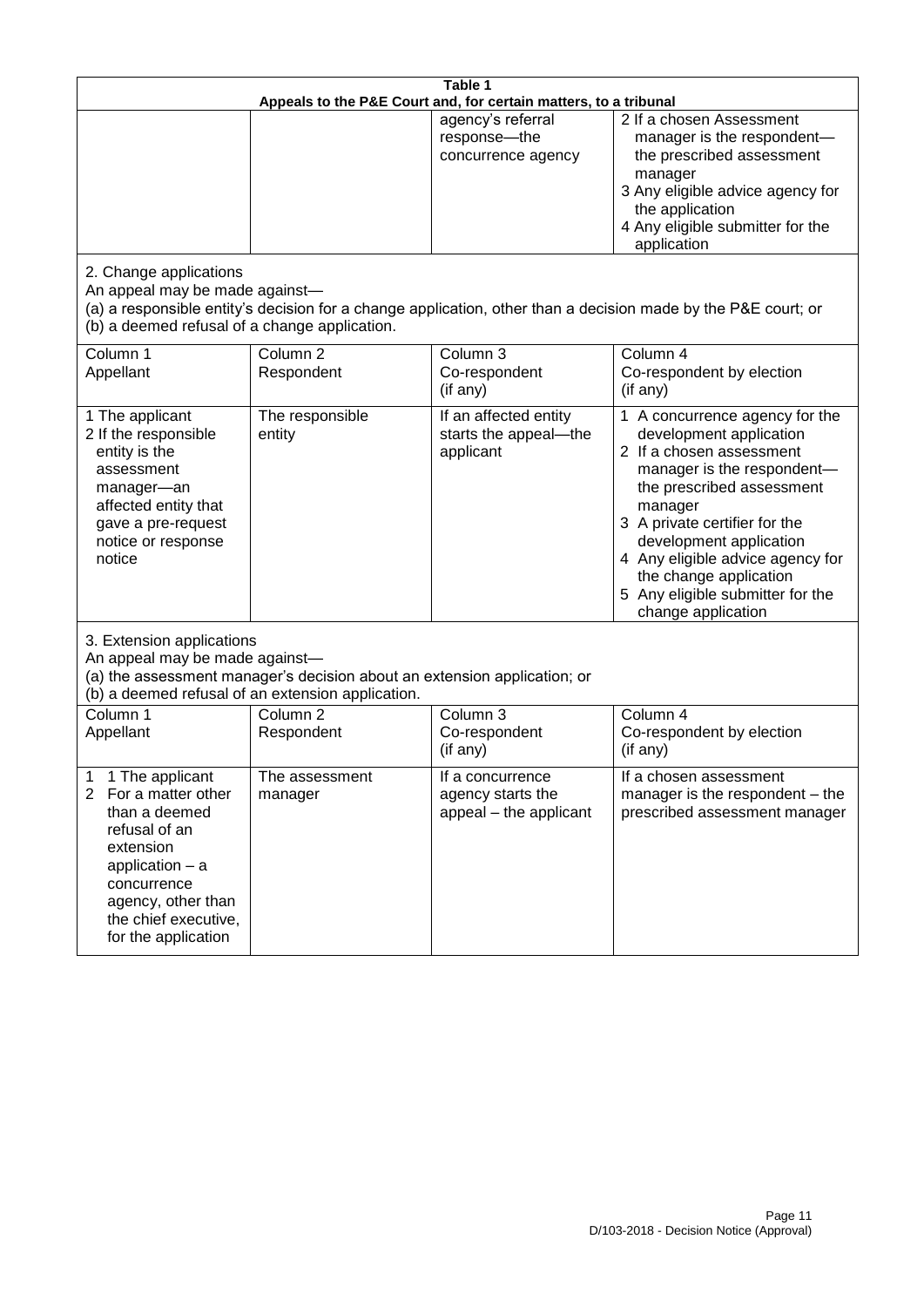#### **Table 1 Appeals to the P&E Court and, for certain matters, to a tribunal**

4. Infrastructure charges notices

- An appeal may be made against an infrastructure charges notice on 1 or more of the following grounds
- a) The notice involved an error relating to
	- (i) The application of the relevant adopted charge; or
- Examples of errors in applying an adopted charge
	- The incorrect application of gross floor area for a non-residential development
	- Applying an incorrect 'use category', under a regulation, to the development
	- (i) The working out of extra demands, for section 120; or
	- (ii) An offset or refund; or
- b) The was no decision about an offset or refund; or
- c) If the infrastructure charges notice states a refund will be given the timing for giving the refund; or
- d) The amount of the charge is so unreasonable that no reasonable relevant local government could have
- imposed the amount.

| Column 1                                                 | Column 2                                                                  | Column 3      | Column 4                  |
|----------------------------------------------------------|---------------------------------------------------------------------------|---------------|---------------------------|
| Appellant                                                | Respondent                                                                | Co-respondent | Co-respondent by election |
|                                                          |                                                                           | (if any)      | (if any)                  |
| The person given the<br>Infrastructure charges<br>notice | The local government<br>that gave the<br>infrastructure charges<br>notice | -             |                           |

5. Conversion applications

An appeal may be made against—

(a) the refusal of a conversion application; or

(b) a deemed refusal of a conversion application.

| Column 1<br>Appellant | Column 2<br>Respondent                                                  | Column 3<br>Co-respondent<br>$($ if any $)$ | Column 4<br>Co-respondent by election<br>(if any) |
|-----------------------|-------------------------------------------------------------------------|---------------------------------------------|---------------------------------------------------|
|                       |                                                                         |                                             |                                                   |
| The applicant         | The local government<br>to which the conversion<br>application was made |                                             |                                                   |

6. Enforcement notices

An appeal may be made against the decision to give an enforcement notice.

| Column 1<br>Appellant                      | Column 2<br>Respondent       | Column 3<br>Co-respondent<br>(if any) | Column 4<br>Co-respondent by election<br>(if any)                                                                                                                          |
|--------------------------------------------|------------------------------|---------------------------------------|----------------------------------------------------------------------------------------------------------------------------------------------------------------------------|
| The person given the<br>enforcement notice | The enforcement<br>authority |                                       | If the enforcement authority is<br>not the local government for<br>the premises in relation to which<br>the offence is alleged to have<br>happened-the local<br>government |

#### **Table 2 Appeals to the P&E Court only**

1. Appeals from tribunal

An appeal may be made against a decision of a tribunal, other than a decision under

section 252, on the ground of—

(a) an error or mistake in law on the part of the tribunal; or

(b) jurisdictional error.

| Column 1<br>Appellant                             | Column 2<br>Respondent                                    | Column 3<br>Co-respondent<br>$($ if any $)$ | Column 4<br>Co-respondent by election<br>(if any) |
|---------------------------------------------------|-----------------------------------------------------------|---------------------------------------------|---------------------------------------------------|
| A party to the<br>proceedings for the<br>decision | The other party to the<br>proceedings for the<br>decision | ۰                                           |                                                   |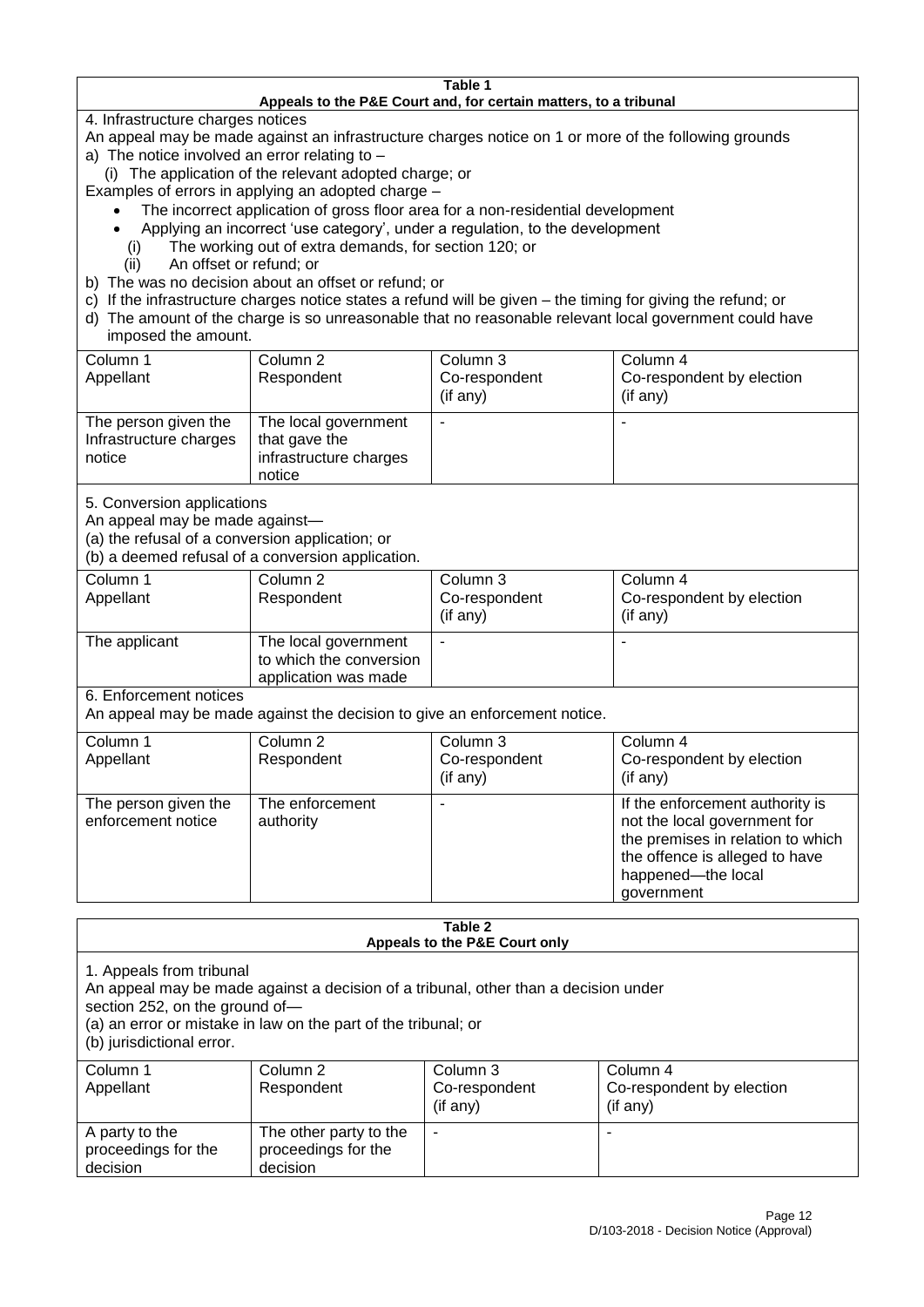#### **Table 2 Appeals to the P&E Court only**

2. Eligible submitter appeals

An appeal may be made against the decision to give a development approval, or an approval for a change application, to the extent that the decision relates to—

(a) any part of the development application for the development approval that required impact assessment; or (b) a variation request.

| Column 1<br>Appellant                                                                                                                                                                        | Column 2<br>Respondent                                                                                                     | Column 3<br>Co-respondent<br>(if any)                                                                                   | Column 4<br>Co-respondent by election<br>(if any)    |  |
|----------------------------------------------------------------------------------------------------------------------------------------------------------------------------------------------|----------------------------------------------------------------------------------------------------------------------------|-------------------------------------------------------------------------------------------------------------------------|------------------------------------------------------|--|
| 1 For a development<br>application-an<br>eligible submitter for<br>the development<br>application<br>2 For a change<br>application-an<br>eligible submitter for<br>the change<br>application | 1 For a development<br>application-the<br>assessment<br>manager<br>2 For a change<br>application-the<br>responsible entity | 1 The applicant<br>2 If the appeal is<br>about a concurrence<br>agency's referral<br>response-the<br>concurrence agency | Another eligible<br>submitter for the<br>application |  |
| A FRING I I GMI I I I MARI I RADIO I I I I I I I I I I I I I I                                                                                                                               |                                                                                                                            |                                                                                                                         |                                                      |  |

3. Eligible submitter and eligible advice agency appeals

An appeal may be made against a provision of a development approval, or failure to

include a provision in the development approval, to the extent the matter relates to—

the claim was made

(a) any part of the development application or the change application, for the development approval, that required impact assessment; or

(b) a variation request.

5. Registered premises

| Column 1<br>Appellant                                                                                                                                                                                                                                                                         | Column <sub>2</sub><br>Respondent                                                                                          | Column 3<br>Co-respondent<br>(if any)                                                                                   | Column 4<br>Co-respondent by election<br>(if any)            |  |
|-----------------------------------------------------------------------------------------------------------------------------------------------------------------------------------------------------------------------------------------------------------------------------------------------|----------------------------------------------------------------------------------------------------------------------------|-------------------------------------------------------------------------------------------------------------------------|--------------------------------------------------------------|--|
| 1 For a development<br>application-an<br>eligible submitter for<br>the development<br>application<br>2 For a change<br>application-an<br>eligible submitter for<br>the change<br>application<br>3 An eligible advice<br>agency for the<br>development<br>application or<br>change application | 1 For a development<br>application-the<br>assessment<br>manager<br>2 For a change<br>application-the<br>responsible entity | 1 The applicant<br>2 If the appeal is<br>about a concurrence<br>agency's referral<br>response-the<br>concurrence agency | Another eligible submitter for the<br>application            |  |
| 4. Compensation claims<br>An appeal may be made against-<br>(a) a decision under section 32 about a compensation claim; or<br>(b) a decision under section 265 about a claim for compensation; or<br>(c) a deemed refusal of a claim under paragraph (a) or (b).                              |                                                                                                                            |                                                                                                                         |                                                              |  |
| Column 1<br>Appellant                                                                                                                                                                                                                                                                         | Column <sub>2</sub><br>Respondent                                                                                          | Column 3<br>Co-respondent<br>(if any)                                                                                   | Column <sub>4</sub><br>Co-respondent by election<br>(if any) |  |
| A person dissatisfied<br>with the decision                                                                                                                                                                                                                                                    | The local<br>government to which                                                                                           |                                                                                                                         |                                                              |  |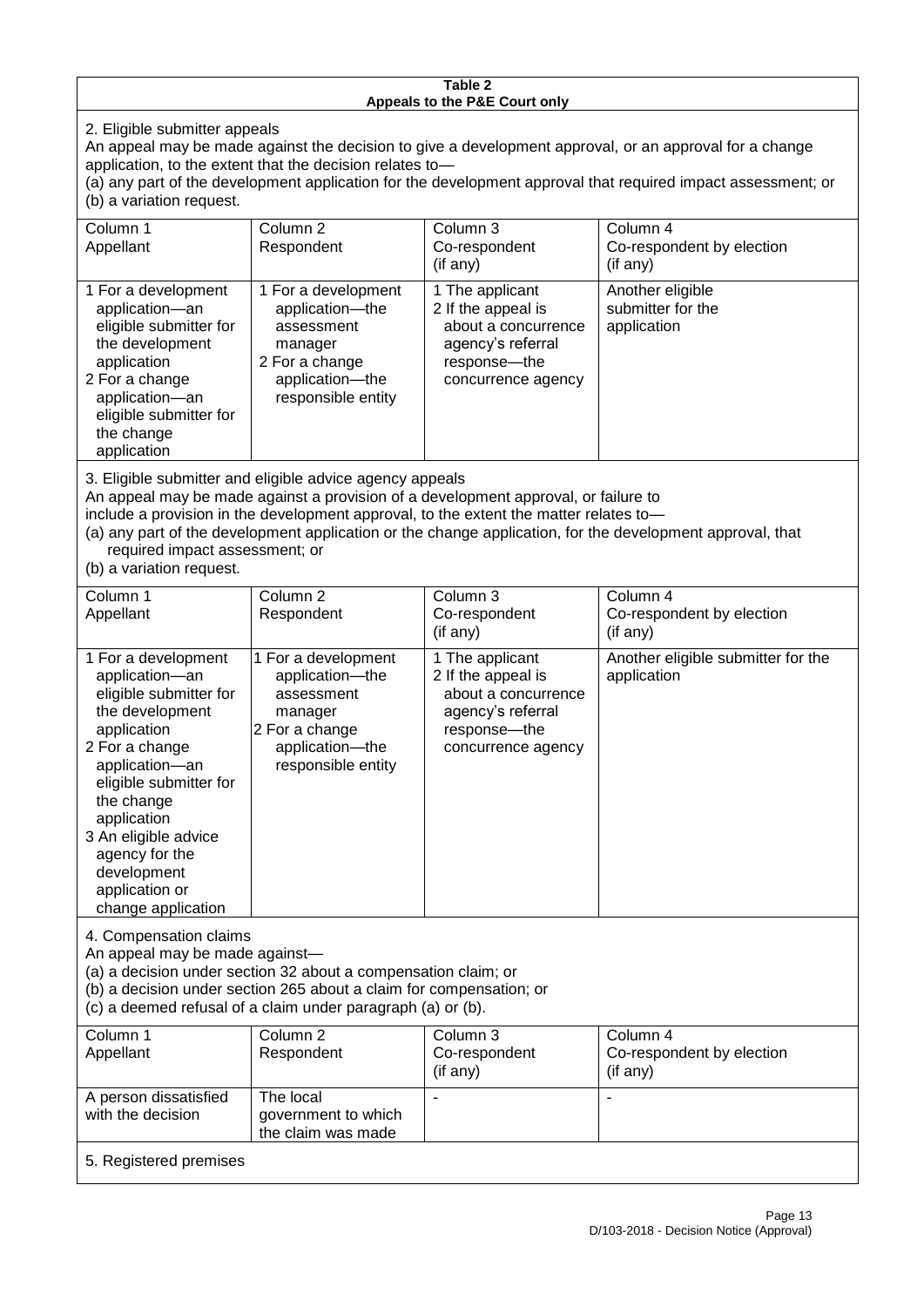| Table 2<br>Appeals to the P&E Court only                                                                                                                                                                                                                                                                             |                                   |                                                  |                                                                                                                                                                             |  |
|----------------------------------------------------------------------------------------------------------------------------------------------------------------------------------------------------------------------------------------------------------------------------------------------------------------------|-----------------------------------|--------------------------------------------------|-----------------------------------------------------------------------------------------------------------------------------------------------------------------------------|--|
| An appeal may be made against a decision of the Minister under chapter 7, part 4.                                                                                                                                                                                                                                    |                                   |                                                  |                                                                                                                                                                             |  |
| Column 1<br>Appellant                                                                                                                                                                                                                                                                                                | Column <sub>2</sub><br>Respondent | Column 3<br>Co-respondent<br>(if any)            | Column 4<br>Co-respondent by election<br>(if any)                                                                                                                           |  |
| 1 A person given a<br>decision notice about<br>the decision<br>2 If the decision is to<br>register premises or<br>renew the<br>registration of<br>premises-an owner<br>or occupier of<br>premises in the<br>affected area for the<br>registered premises<br>who is dissatisfied<br>with the decision                 | The Minister                      |                                                  | If an owner or occupier starts the<br>appeal - the owner of the<br>registered premises                                                                                      |  |
| 6. Local laws<br>An appeal may be made against a decision of a local government, or conditions applied,<br>under a local law about-<br>(a) the use of premises, other than a use that is the natural and ordinary consequence of prohibited<br>development; or<br>(b) the erection of a building or other structure. |                                   |                                                  |                                                                                                                                                                             |  |
| Column 1<br>Appellant                                                                                                                                                                                                                                                                                                | Column <sub>2</sub><br>Respondent | Column <sub>3</sub><br>Co-respondent<br>(if any) | Column 4<br>Co-respondent by election<br>(if any)                                                                                                                           |  |
| A person who-<br>(a) applied for the<br>decision; and<br>(b) is dissatisfied with<br>the decision or<br>conditions.                                                                                                                                                                                                  | The local government              | $\blacksquare$                                   |                                                                                                                                                                             |  |
| Table 3                                                                                                                                                                                                                                                                                                              |                                   |                                                  |                                                                                                                                                                             |  |
| Appeals to the tribunal only<br>1. Building advisory agency appeals<br>An appeal may be made against giving a development approval for building work to the extent the building<br>work required code assessment against the building assessment provisions.                                                         |                                   |                                                  |                                                                                                                                                                             |  |
| Column 1<br>Appellant                                                                                                                                                                                                                                                                                                | Column 2<br>Respondent            | Column 3<br>Co-respondent<br>(if any)            | Column 4<br>Co-respondent by election<br>(if any)                                                                                                                           |  |
| A building advisory<br>agency for the<br>development application<br>related to the approval                                                                                                                                                                                                                          | The assessment<br>manager         | The applicant                                    | 1 A concurrence agency for the<br>development application<br>related to the approval<br>2 A private certifier for the<br>development application<br>related to the approval |  |
| 3. Certain decisions under the Building Act and the Plumbing and Drainage Act<br>An appeal may be made against a decision under-<br>(a) the Building Act, other than a decision made by the Queensland Building and Construction Commission; or<br>(b) the Plumbing and Drainage Act, part 4 or 5.                   |                                   |                                                  |                                                                                                                                                                             |  |
| Column 1<br>Appellant                                                                                                                                                                                                                                                                                                | Column <sub>2</sub><br>Respondent | Column 3<br>Co-respondent<br>(if any)            | Column 4<br>Co-respondent by election<br>(if any)                                                                                                                           |  |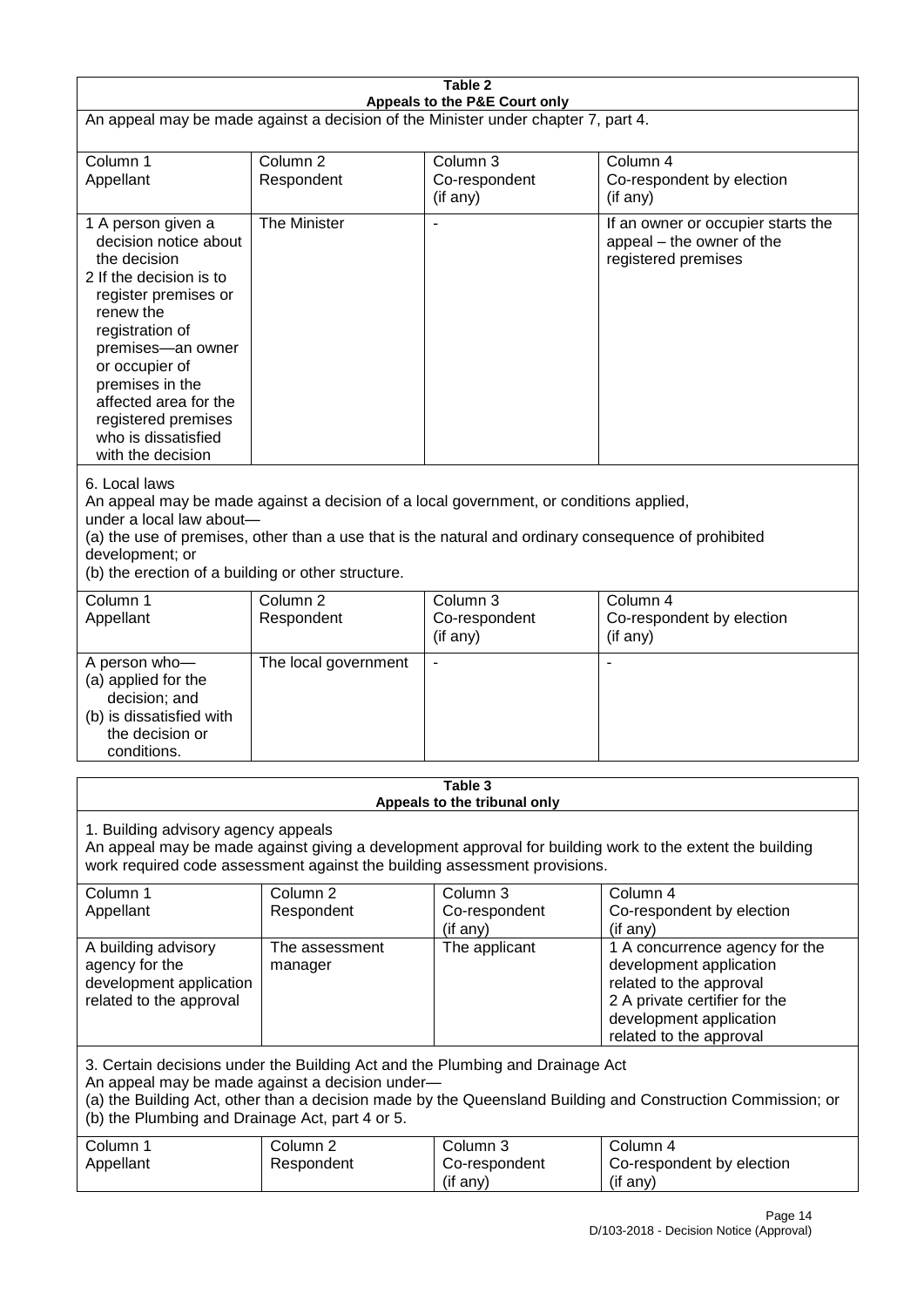| Table 3                                                                                                                                                                                                                              |                                     |                              |                           |  |
|--------------------------------------------------------------------------------------------------------------------------------------------------------------------------------------------------------------------------------------|-------------------------------------|------------------------------|---------------------------|--|
|                                                                                                                                                                                                                                      |                                     | Appeals to the tribunal only |                           |  |
| A person who received,<br>or was entitled to<br>receive, notice of the<br>decision                                                                                                                                                   | The person who made<br>the decision |                              |                           |  |
| 4. Local government failure to decide application under the Building Act<br>An appeal may be made against a local government's failure to decide an application under the Building Act<br>within the period required under that Act. |                                     |                              |                           |  |
| Column 1                                                                                                                                                                                                                             | Column 2                            | Column 3                     | Column 4                  |  |
| Appellant                                                                                                                                                                                                                            | Respondent                          | Co-respondent                | Co-respondent by election |  |
|                                                                                                                                                                                                                                      |                                     | (if any)                     | (if any)                  |  |
| A person who was                                                                                                                                                                                                                     | The local government                |                              |                           |  |
| entitled to receive,                                                                                                                                                                                                                 | to which the                        |                              |                           |  |
| notice of the decision                                                                                                                                                                                                               | application was made                |                              |                           |  |